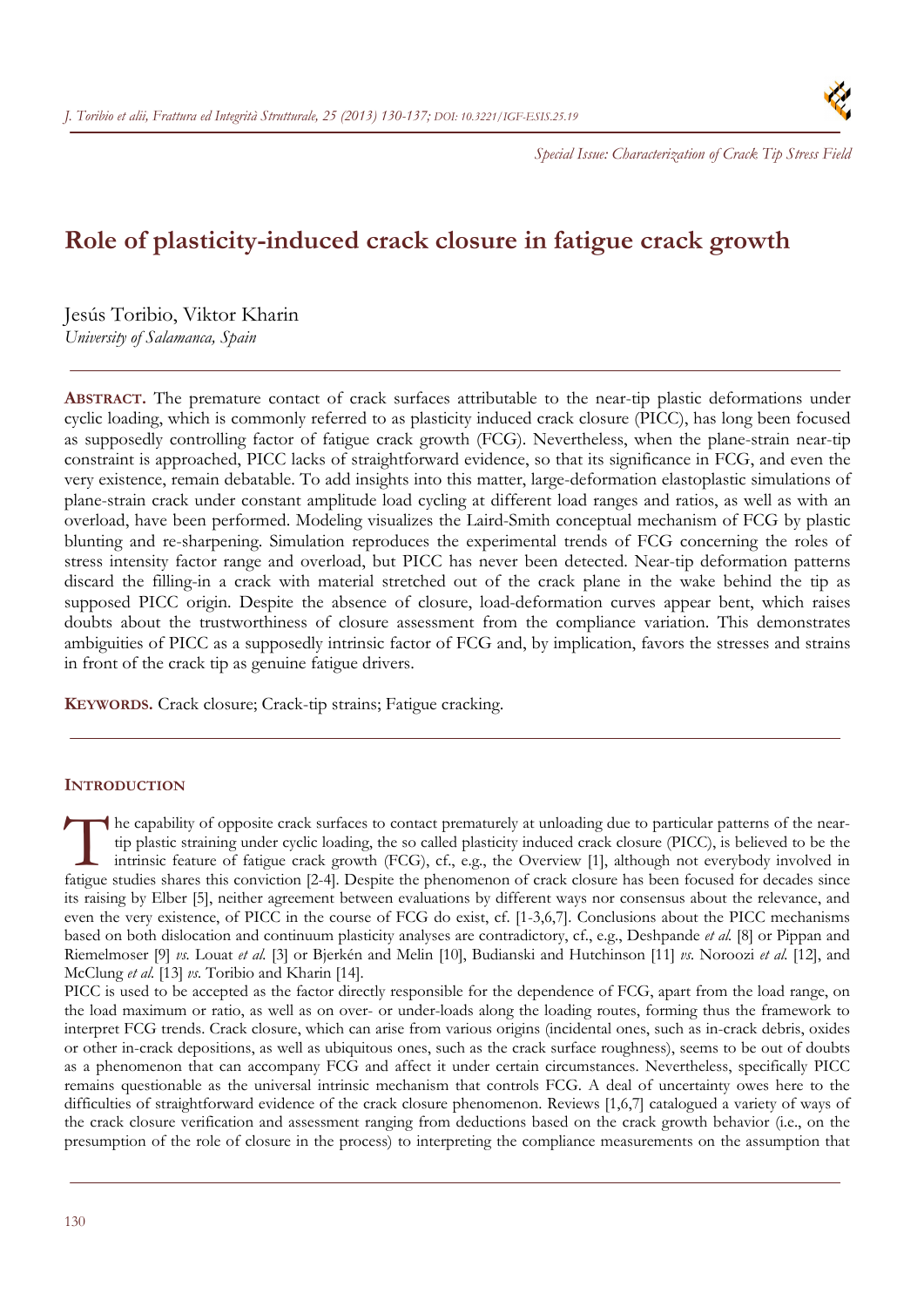the experienced nonlinearity of the load-deformation curves (as obtained with the use of displacement or strain gauges, interferometry, or other devices to monitor deformations) "indicates that there is a progressive change in geometry of the specimen, which must be caused by the closing of the crack" [5]. This way, the very identification of PICC lacks of direct evidence and its responsibilities in FCG remain debatable.

Since *in situ* visualization of the near-tip deformations is hardly feasible in the places where the plane-strain situation is approached, computational simulation turns out to be the right way to determine them. Accounting for both constitutive (inelasticity) and geometrical (large displacements and strains) nonlinearities is here essential. For cracks growing by means of local material rupture, the alteration of solid boundary via crack advance by bond breaking is the third nonlinearity. Then, the most precise revelation of the near tip situation would be achieved taking into account all three mentioned nonlinearities. Up to date, among available analyses of fatigue cracks, some of them have not accounted for large deformations (such as, e.g., [13, 15, 16]), whereas others (e.g., [14, 17-24]), although fulfilling this deficiency, presented partial data about cracks under cyclic loading. Anywise, common shortcoming is the lack of realistic treatment of the crack growth by means of bond breaking. This latter was simulated usually by cutting the material bonds fairly subjectively along finite-size steps via finite element node release to the analyst's discretion at the bottom, mid or top points of designated loading cycles irrespectively of both the material and applied load (cf., e.g., [13, 16, 21, 24]), and thus, having hardly whatsoever to do with the physics of crack advance. The efforts involving more realistic mechanisms of material damage and bond breaking directly in the modeling of FCG have been undertaken since nearly a decade (e.g., [25, 26]) usually by substantial computational expenses. However, these relatively few attempts are at rather early stage of development and encounter conceptual and technical difficulties on the way to implement damage mechanics in large-deformation formulations. Finally, having difficulties with direct involvement of realistic material rupture modeling into simulation of FCG, another approach counts on the stress-, strain- or energy-based variables as fatigue damage monitors [27-30]. However, the evolution of a tip of a growing crack cannot be solved there straightforwardly.

Obviously, ignoring any of the three commented nonlinearities worsens the resolution of the crack-tip fields. Disregard among them of the crack growth via bond breaking, modeling of which is surrounded by the most controversy, may have significance for the simulation outcome. However, would consequent inaccuracy be more or less substantial in comparison with faultiness of unrealistic modeling of the bond breaking merely by making use of a "virtual knife" in analyst's hands has to be verified through much advanced analyses involving duly all three concerned nonlinearities.

Meanwhile, among conceptual mechanisms of FCG, the one, which was suggested by Laird and Smith [31] and reaffirmed by Pelloux [32] and Neumann [33], and which was emphasized as the rational physical model for FCG in ductile materials [2, 10, 22, 23, 34, 35], relies solely on the near tip plastic deformations under cyclic loading without involvement of pullapart bond breaking. Then, high-resolution large-deformation elastoplastic simulation is the right way to visualize this mode of FCG. Recent advances in large-strain elastoplastic analyses of cracks under cyclic loading [14,17-20,22,23] revealed various aspects of FCG according to the Laird-Smith concept.

The scope of this paper is to narrate the results of modeling of cracks under cyclic loading, which are in particular association with the matter of PICC verification and assessment, and have not been revealed in previous presentations [14,18-20] of the performed simulations. Deformations near the crack subjected to mode I cyclic loading under plane strain and small scale yielding (SSY) are described with the intention to bring insight into some long-standing controversies about the crack blunting re-sharpening and PICC under load cycling. Model material parameters correspond here to medium-high strength steel. Notwithstanding, using common normalization techniques, generated solutions are applicable not to this sole material but to a similitude class fixed by the magnitudes of pertinent dimensionless parameters, such as the ratio of Young modulus  $E$  to the yield stress  $\sigma_Y$ , Poisson coefficient  $\nu$ , and so on.

# **MODELLING**

he results presented herein proceed from the extensive modeling of the mode I crack tip fields in elastoplastic material under SSY in terms of the crack tip autonomy dominated solely by the stress intensity factor (SIF) *K* [36]. Model design (geometry, loading and constitutive material model) and the large-strain analysis procedure were The results presented herein proceed from the extensive modeling of the mode I crack is material under SSY in terms of the crack tip autonomy dominated solely by the stress inte Model design (geometry, loading and constitu

At large strains, material hardening approaches saturation, so that elastic perfectly-plastic constitutive model can be an acceptable approximation, provided the value of  $\sigma_Y$  corresponds not to the initial yield point, but to some saturation stress level, the "effective" yield stress as modified by strain-hardening. Then, the model of ideal elastoplastic solid having *E* = 200 GPa,  $v = 0.3$  and  $\sigma_Y = 600$  MPa with von Mises yield surface and associated flow rule was chosen.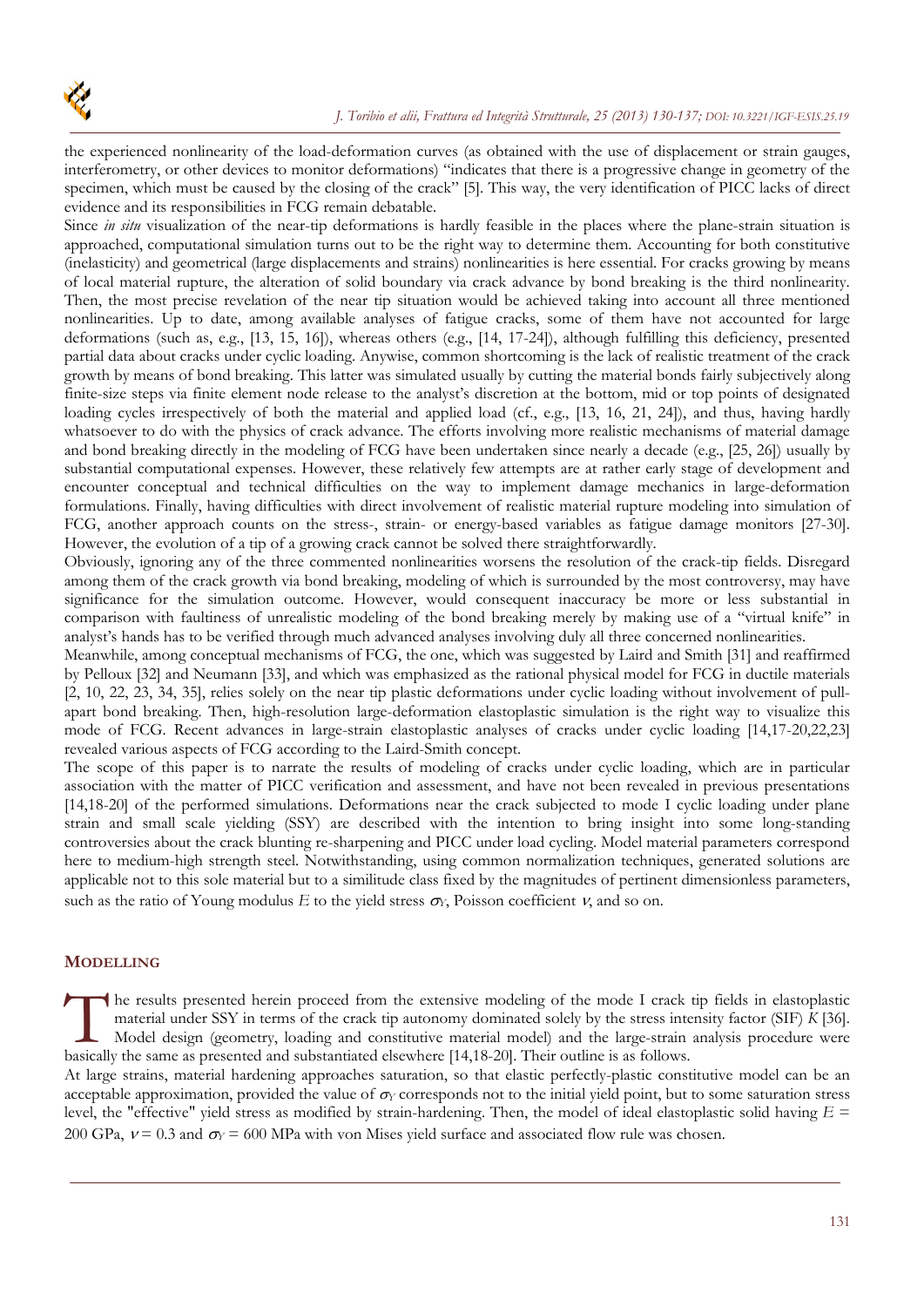

The simulations were performed for constant amplitude loadings at different SIF ranges  $\Delta K = K_{\text{max}} - K_{\text{min}}$ , and ratios  $R =$ *K*min/*K*max, and the effect of a single overload was considered, too, along the following load cases:

- (I)  $\Delta K = 2K_0, R = 0,$
- (II)  $\Delta K = K_0, R = 0,$
- (III)  $\Delta K = K_0$ ,  $R = 0.5$ ,
- (IV)  $\Delta K = K_0$ ,  $R = 0$ , with an overload to  $K_{ov} = 2K_0$  at a single cycle of the loading path,

where the reference value  $K_0 = 30$  MPa $\sqrt{m}$  corresponds to loading regimes of fatigue cracking in steels [2,34].

The model of undeformed crack was parallel-flanks slot of the width  $b_0$  with semicircular tip, Fig. 1(*a*), as it has been repeatedly substantiated and used in analyses of cracks, e.g., by McMeeking [37], Needleman and Tvergaard [38], Rice *et al.* [39], or Toribio and Kharin [14,18-20]. The value of  $b_0 = 5 \mu m$  was taken as a reasonable choice for steels [40]. Model design was subdued to ensuring the SSY in terms of the *K*-dominated crack tip autonomy [36]. The choice was made [19,20] in favor of full-scale specimens, which were double-edge-cracked panel (DECP) and central-cracked panel (CCP) under remote traction by uniform stress  $\sigma_{ap}$ , Fig. 1(b). Due to specimen symmetries, the boundary-value problems were stated for the same region  $-a \le X \le W - a$ ,  $0 \le Y \le H$  (Fig. 1(*b*), shadowed), being *a* the initial crack size, 2*W* and 2*H* the panel width and height, respectively. Boundary conditions were posed according to the specimen symmetries and loading, Fig. 1(*c*). To ensure the SSY, the model sizes were  $a = 15000b_0$ ,  $a/W = 0.2$  and  $W = H$ . The SIF calibrations were specified using the specimen geometry factor according to the compendium [41] for DECP and CCP, respectively. The textbook [34,36] estimation for the monotonic plastic zone dimension under plane strain,  $R_Y = K^2/(3\pi\sigma_Y^2)$ , renders for the chosen material, geometry and loading max  $\{R_Y/a, R_Y/H, R_Y/W\} \leq 0.014 \lt\lt 1$ , which ensures the SSY.



Figure 1: Model geometry and boundary conditions: (*a*) crack, (*b*) DECP and CCP specimens, (*c*) global view of the FE model of the specimen quarters shadowed in (*b*) with respective boundary conditions for CCP and DECP test-pieces, *(d)* near tip mesh refinement.

Large-deformation elastoplastic solutions were generated using a finite element (FE) code with updated lagrangian formulation and additive decomposition of strain rates. The FE mesh design followed previous studies of large near tip deformations [37-39]. To overcome numerical problems associated with mesh degeneration at the crack tip, extensive trials were accomplished to ensure the solution mesh convergence for acceptable number of loading cycles. Re-meshing was considered to be not a suitable means to improve the FE model performance because of substantiated doubts [42] that, under the propensity to solution bifurcation of certain elastoplasticity problems due to their loss of ellipticity [43,44], small perturbations by re-meshing of the deformed tip shape in relation to the "true" one (yet unknown) can harm the results victim to pitfalls of a re-meshing technology. This later can break against mesh-sensitivity, which is rooted in the potential non-uniqueness of corresponding field solutions, to the extent that the relation between solution of the original continuum-mechanics problem and of its FE approximation may become questionable. To this end, it must not surprise to meet severe discrepancies between near tip deformations obtained using different mesh layouts, FE formulations and re-meshing procedures, which rendered crack faces folding without closure at the very first load cycles [17], as well as smooth surfaces arriving at closure at fairly large number of cycles [22, 23].

A variety of meshes permanently embedded in the material were explored attending the roles of FE size and shape, as well as of the interpolation order and integration scheme, as described elsewhere [42]. To postpone mesh degeneration, FE models of full-integration bi-linear quadrilateral elements were elaborated using rather high grade of element refinement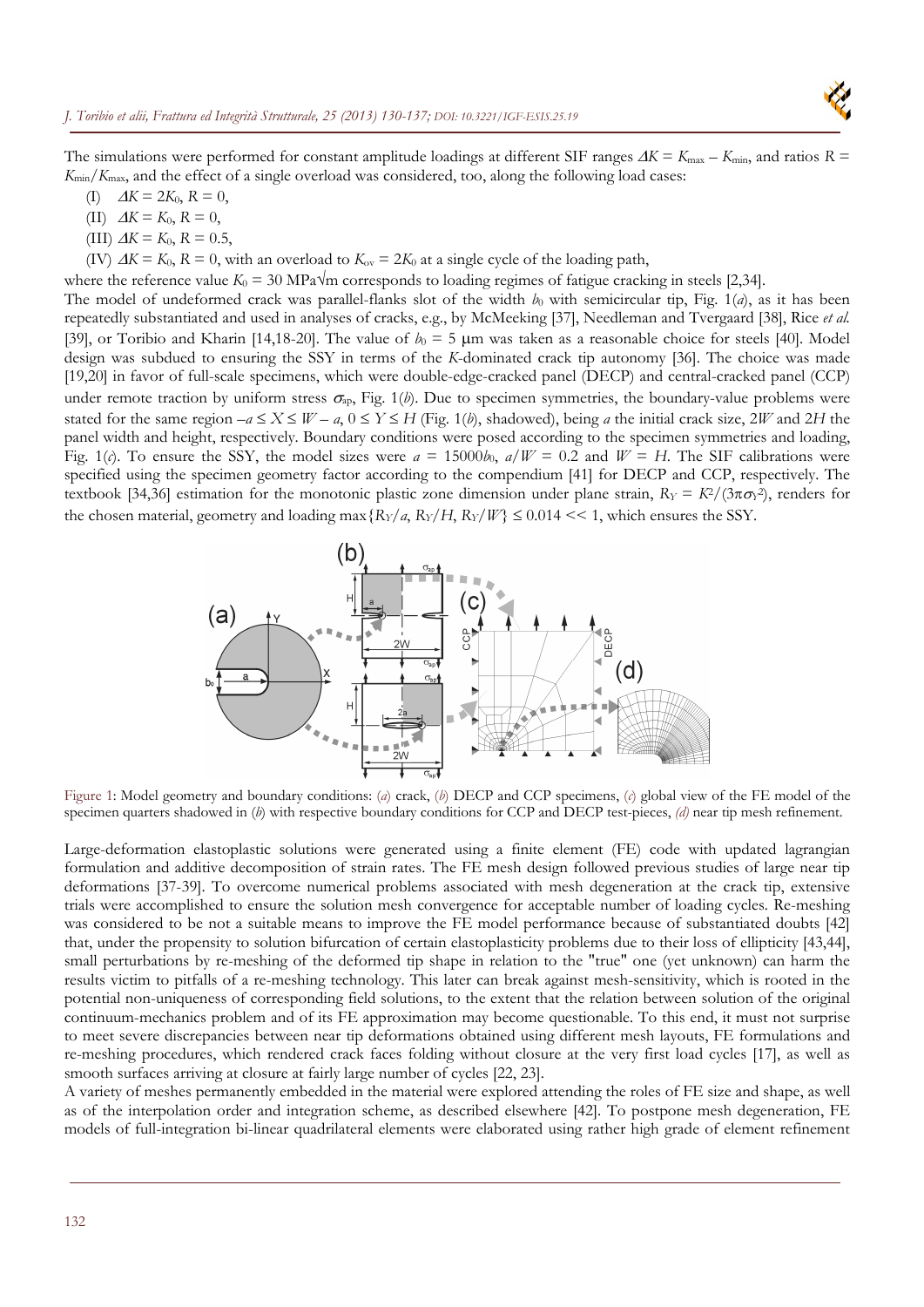

and relying on suitable initial element shaping trying to ascertain the near tip deformation patterns yet to come in the deformed configuration in order to maintain the accumulated FE distortions within tolerable limits.

#### **RESULTS AND DISCUSSION**

enerated near tip solutions turned out to be fairly insensitive to the specimen geometry and loading in pertinent aspects. This way, the *K*-dominance over the crack tip zone was confirmed. For all geometry-and-loading cases, the crack-tip deformations evolved similarly to what is shown in Fig. 2. Plastic crack growth  $\Delta a_p$  is there **A** enerated near tip solutions turned out to be fairly insensitive to the specimen geometry and loading in pertinent aspects. This way, the K-dominance over the crack tip zone was confirmed. For all geometry-and-loading which is considered to be one of the intrinsic mechanisms of FCG in ductile materials [2,31-35], is visualized. Simulations evidence that *the crack does grow* under cyclic loading, although with *no bond breaking*.



Figure 2: Crack tip deformations at unloading after accomplishing the first (*a*) and fifth (*b*) cycles of the load case I (DECP specimen); undeformed mesh fragment and tip contours are shown near the image center in (*a*) and in the bottom-left corner in (*b*), respectively, together with the positions of material points  $A_0$ ,  $B_0$  and  $B_1$  in the initial and deformed configurations.

The plastic crack advancements  $\Delta a_p$  vs. cycle number *N* are presented in Fig. 3. The slopes of these curves render corresponding rates of plastic crack growth  $(da/dN)<sub>p</sub>$ . Its acceleration with  $\Delta K$  is there evident, whereas the effect of *R* is rather vague. Calculated  $(da/dN)$ <sup>p</sup> values are of the order of 10<sup>-6</sup> m/cycle, which is proper for the Paris regime in steels [2,34]. The Paris-like equation  $\left(\frac{da}{dN}\right)_p = C A K^m$  fits the numerical results at  $m \approx 2.25$ , which is reasonable for many alloys [34]. This mode of crack extension is sensible to an overload, which halts the crack advance (Fig. 3, load case IV). This way, the effects of  $\Delta K$  and overload on FCG obtained by simulations agree with common experimental trends [2,34].



Figure 3: Crack growth  $Aa<sub>p</sub>$  *vs.* cycle number *N* along indicated loading routes in CCP specimen (the points correspond to the crack tip positions at the load cycle ends).

No signs of PICC have ever occurred during simulated crack growth at  $R \ge 0$ . Although cracks upon unloading shrink in a wake behind the tip more than at the tip itself in all load cases (Fig. 2), deformed crack faces have never and nowhere got to the initial crack width, and so, no contact between crack surfaces could be approached. This holds for an appreciable crack advancement  $\Delta a_p$  leaving a considerable plastic wake behind the tip, as it can be appreciated from Fig. 4 which displays crack penetration through substantial fraction of the plastic zones created in the first load cycle, the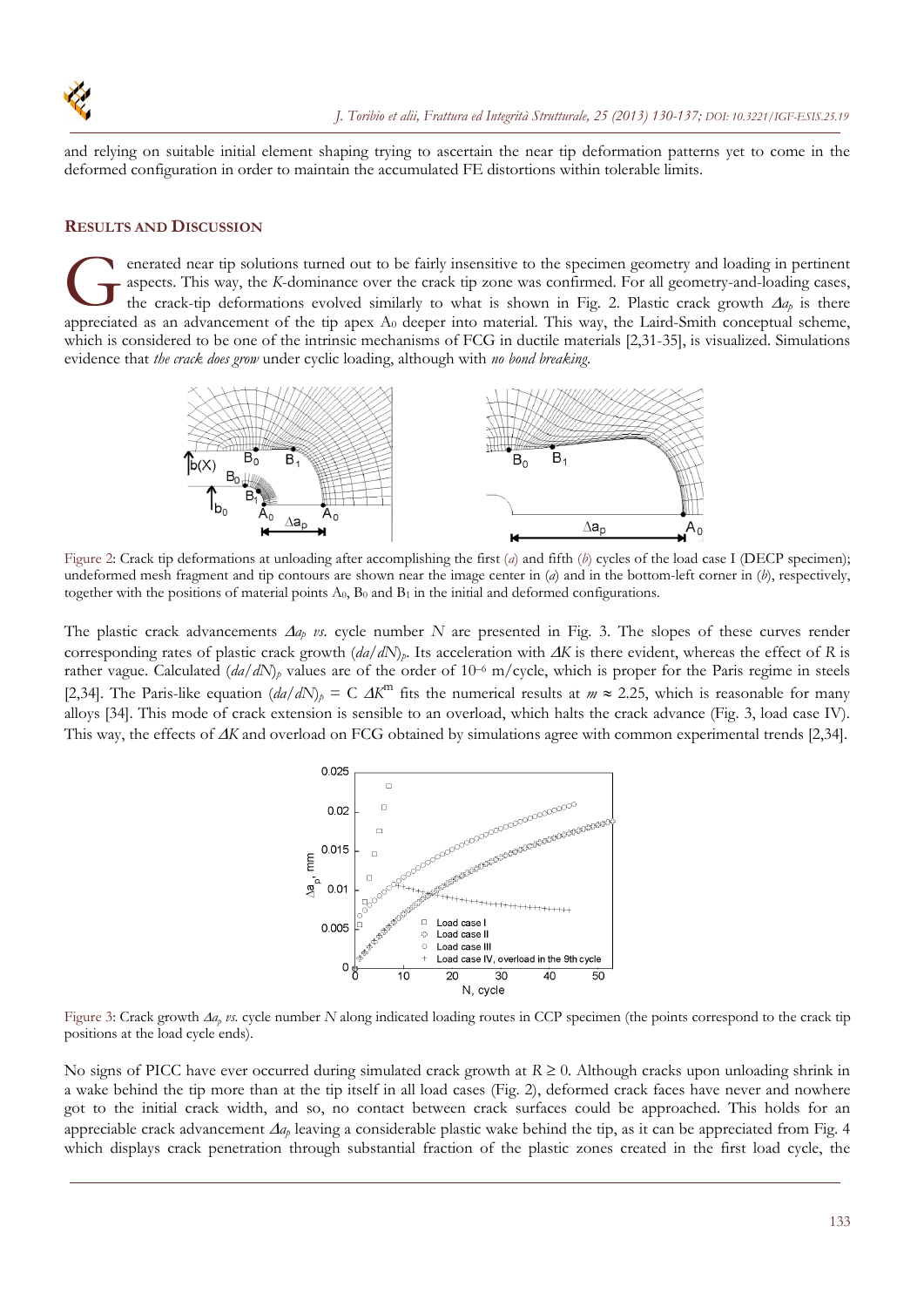

forward (monotonic) and the reverse ones, as well as the move forward of the actual cyclic plastic zone together with the crack tip, having these zones determined according to the criterion of non-zero equivalent plastic strain rate [20].



Figure 4: Plastic zones near the tip of the grown crack in the deformed solid configuration (meshed area) after accomplishing of 90 loading cycles along the route II: actual cyclic (reversed) plastic zone at the end of the 90th cycle (white contour line) and the material which was involved in plastic flow in the first loading cycle at its top (monotonic plastic zone, light-grey area) and bottom (reversed plastic zone at unloading, dark-grey area). Undeformed crack contour is present at the figure bottom.

Although presented modeling agrees with experimental trends of FCG, crack advancement by blunting re-sharpening can hardly be the entire mechanism of every FCG occurrence, as far as fatigue cracks usually evidence, e.g., by means of fractography, the signs of material damage and fracture. This may be the reason why simulated solely plastic crack growth is insensitive to the load ratio or manifests negative crack growth rate after an overload (Fig. 3). FCG is seen [2,4,34] to proceed usually by various mechanisms of deformation, damage and bond breaking which go on synergistically. As well, crack closure upon unloading can arise owing to a series of causes, both intrinsic (such as fracture surface roughness originated from various microstructural damage and fracture events, or stress-induced phase transformations, etc.) and extrinsic (e.g., in-crack debris, oxides, and so long) ones. However, presented results imply that crack closure can be neither a necessary requisite nor a decisive factor for the mentioned FCG trends.

Indeed, the plastic advancement of a crack behaves *per se* in agreement with well known experimental FCG trends, but with *no signs of PICC*. This latter may happen at larger number of cycles, as it occurred in simulations by Tvergaard [22,23], as well as may not. The supposed consequences of closure in FCG (e.g., the overload retardation or arrest [34]) *do* appear with no closure. Accordingly, the practiced indirect assessments of PICC-related issues from FCG behaviour [7] acquire a deal of spuriousness, which can make them artifacts.

Displayed results fairly agree in all pertinent aspects with other large-strain analyses of cracks under cyclic loading [22,23], but challenge those small- and finite-strain simulations (such as, e.g., [13,16,21,24]), where crack growth was imposed by means of cutting the material arbitrarily with a "virtual knife" in analyst's hands counting on neither the material nor the applied load. So, all these latter models were intrinsically unable to render *per se* any effect of the loading route on FCG, such as the influence of  $\Delta K$  or overload. In contrast, presented modeling does this.

Moreover, by virtue of the permanent gluing of FE meshes to the material, it is revealed here how the crack grows by plastic straining, which renders material transfer from the crack front onto its lateral surfaces, as it does a neighborhood of the material point  $B_1$  in Fig. 2. Material "bricks" situated initially a little bit aside the top  $A_0$  of the arc  $B_0B_1A_0$ , which shapes the crack tip, move there sideways and build the crack flanks up, i.e., contribute to crack enlargement. This is lengthened additionally by stretching of these material "bricks", which are placed to form the crack flanks, Fig. 5(*a*), where large tensile plastic strain  $\mathcal{E}_m^p > 0$  in the in-plane of the crack direction is observed, Fig. 5(*b*), which implies negative axial strain  $\mathcal{E}_{Y} \approx -\mathcal{E}_{XX} \leq 0$  near the crack tip by virtue of plane-strain large incompressible plasticity. This latter result agrees with experimental X-ray diffraction study of the strain fields near fatigue cracks, which reported the "negative anomaly" in

 $\mathcal{E}_y$  strain behind the tip [45], but contradicts the results of small-strain numerical analysis [13] schematized in Fig. 5(*c*). This way, performed large-deformation simulations discard the mechanism of PICC implied from the small-strain modeling [13], where material elements behind the crack tip underwent out-of-plane plastic stretching  $\varepsilon_p^p > 0$  accompanied by

shrinking along the crack surfaces  $\varepsilon_{xx}^p \approx -\varepsilon_{yy}^p < 0$  by virtue of the plane-strain incompressible plasticity, Fig. 5(*c*). Accordingly, it was argued that this out-of-plane stretched material on the growing crack surfaces behind the tip could fill-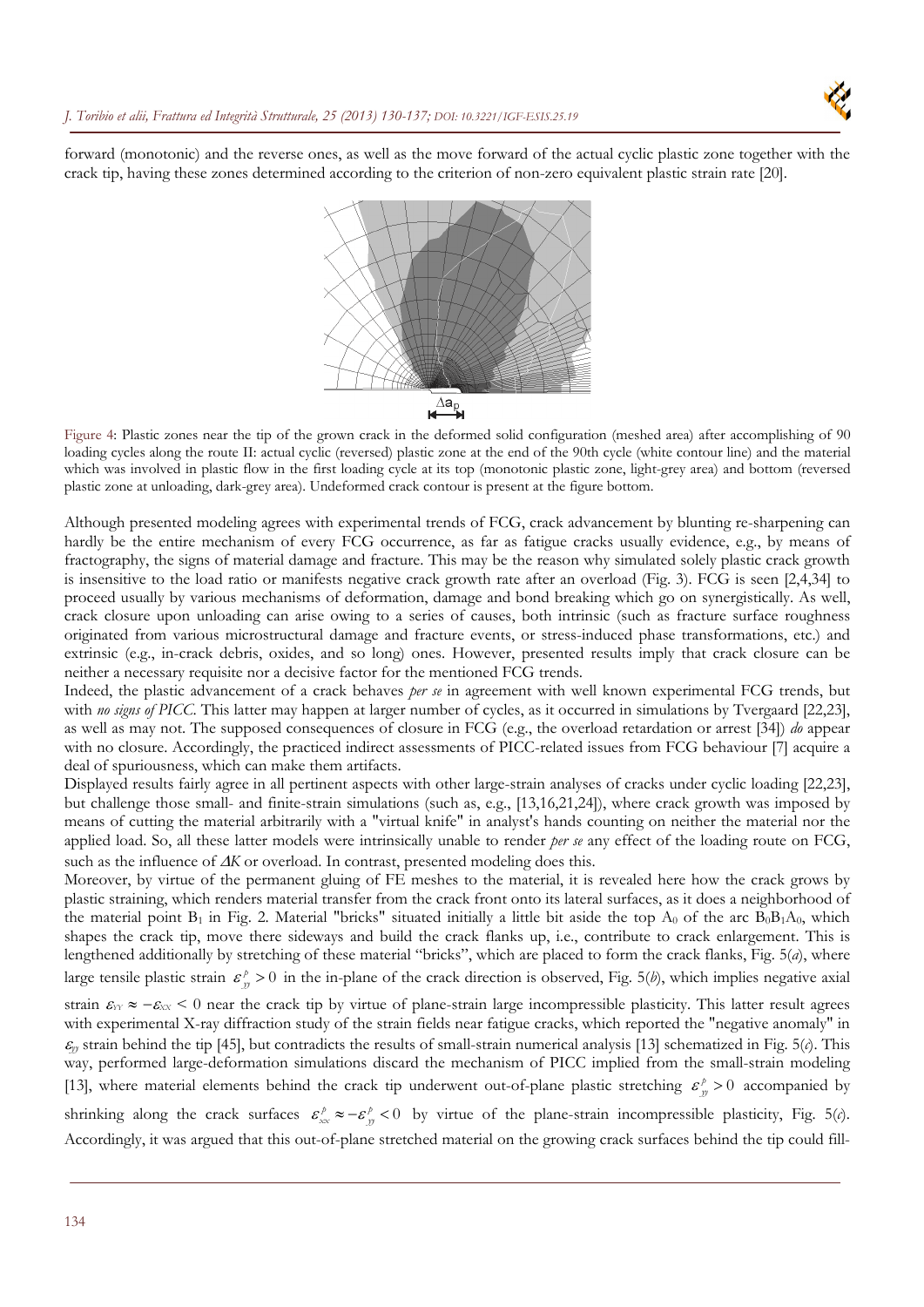

in the crack, and this way enable the opposite crack surfaces to contact prematurely at unloading, i.e., produce PICC. Evidently, this contradicts to Figs. 2 and  $5(a,b)$ , where large displacements and rotations in the crack tip vicinity make material not to fill-in the crack behind the tip and render PICC, but to increment the crack flanks, i.e., they make the crack advance. This gives the reason to consider the suggested PICC origin as an artifact [13], as far as it appears to be not the naturally present feature of a crack under cyclic loading but a product of an analysis method.



Figure 5: Deformations near the crack tip under cyclic loading: (*a*) crack-tip large-deformation patterns with a scheme showing how and where do material "bricks" with their glued local material frames (x, y) go by translation and rotation (arrows) from the initial configuration to make the crack grow; (b) contour bands of the plastic strain  $\varepsilon_{XX}^p$  at the end of the sixth cycle of the route I in deformed solid configuration (undeformed crack tip is seen in the bottom-left corner) to illustrate the contribution of the "bricks" stretching to crack lengthening, but not to its closure; (*c*) scheme of the small-deformation results [13, Fig. 8] used to substantiate the suggested origin of PICC in the supposed filling-in the crack with stretched material behind the tip; the squares shaded in gray and rectangles filled with line pattern represent in (*a*) and (*c*) the same material elements in the initial and deformed states, respectively.

## **CONCLUSIONS**

he crack becomes larger after every cycle, i.e., it grows, as suggested the Laird-Smith concept, by means of plastic straining with certain rate (*da/dN*)*p*. The crack becomes larger after every cycle, i.e., it grows, as sugge straining with certain rate  $(da/dN)<sub>p</sub>$ .<br>This growth reproduces the key experimental trends of FCG, so by overload, which have been repeatedly attribute

This growth reproduces the key experimental trends of FCG, such as the acceleration with  $\Delta K$  and the hindering

Specimen compliance changes, which are frequently considered, following Elber [5], to be the evidences of crack closure, do occur in simulations.

Despite all that, no PICC has appeared, and revealed deformation patterns discard its supposed origination from filling-in the crack with plastically stretched material in the wake.

It does not matter now whether PICC could occur at substantially larger number of cycles or longer crack growth, or whether local material fracture through bond breaking is a necessary requisite for PICC to arise, but the point is that the supposed consequences of PICC do take place with no closure behind them, thereby bringing doubts about PICC.

## **ACKNOWLEDGEMENTS**

he authors wish to acknowledge the financial support provided by the following Spanish Institutions: Ministry for Science and Technology (MCYT; Grant MAT2002-01831), Ministry for Education and Science (MEC; Grant BIA2005-08965), Ministry for Science and Innovation (MICINN; Grants BIA2008-06810, and BIA2011-27870) The authors wish to acknowledge the financial support provided by the forecastion of Technology (MCYT; Grant MAT2002-01831), Ministry for SL BIA2005-08965), Ministry for Science and Innovation (MICINN; Grant and *Junta de* 

#### **REFERENCES**

- [1] Overview. Advances in fatigue crack closure measurement and analysis, ASTM STP 1343, R.C. McClung, J.C. Newman, Eds., ASTM International, West Gonshohocken, (1999) XI.
- [2] Ritchie, R. O., Mechanisms of crack propagation in ductile and brittle solids, Int. J. of Fract., 100 (1999) 55-83.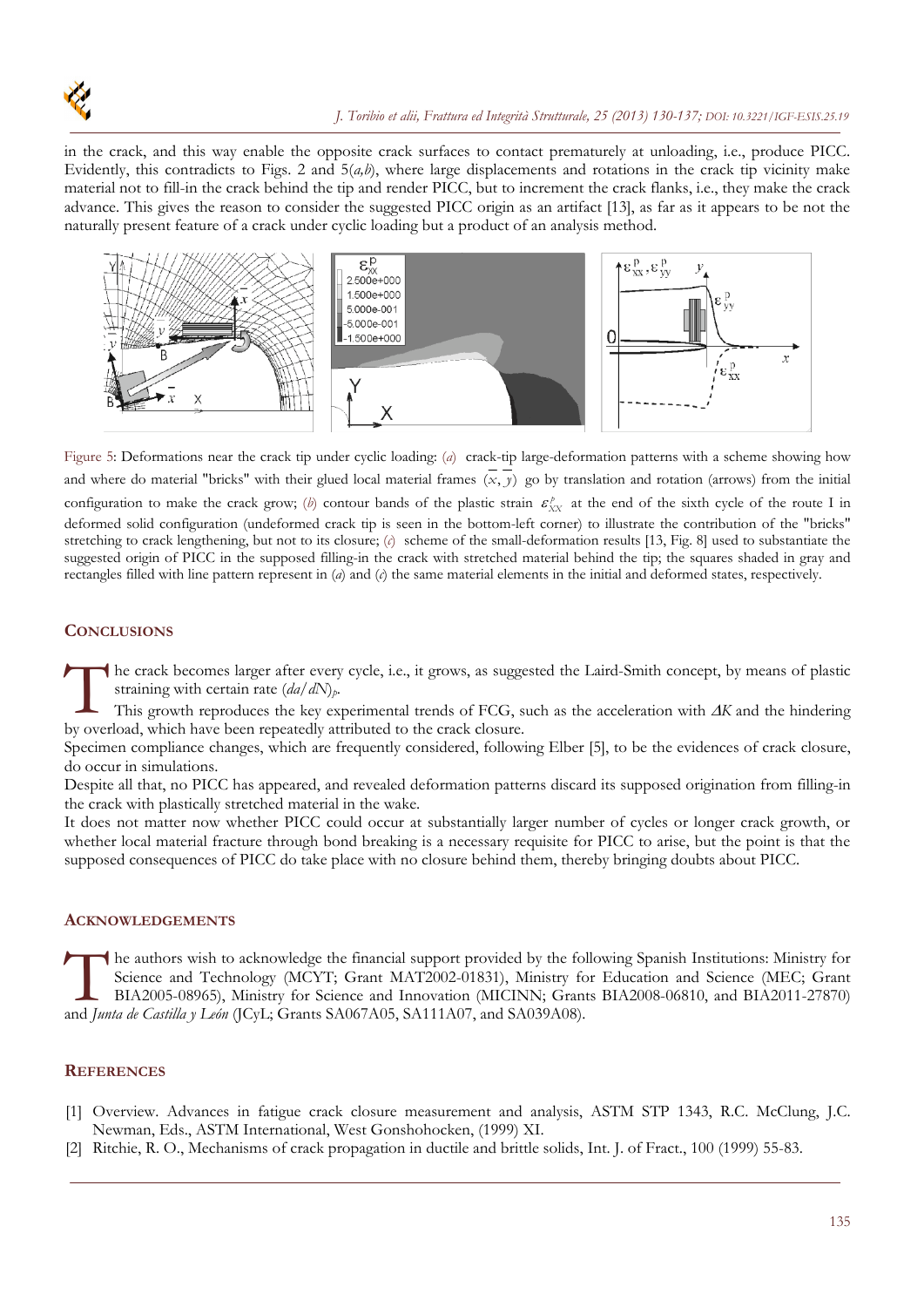

- [3] Louat, N., Sadananda, K., Duesbery, M., Vasudevan, A. K., A theoretical evaluation of crack closure, Met. Trans., A24 (1993) 2225-2232.
- [4] Vasudevan, A. K., Sadananda, K., Glinka, G., Critical parameters for fatigue damage, Int. J. of Fatigue, 23 (2001) S39- S53.
- [5] Elber, W., Fatigue crack growth under cyclic tension, Eng. Fract. Mech., 2 (1970) 37-45.
- [6] Macha, D. E., Corbly, D. M., Jones, J. W., On the variation of fatigue-crack-opening load with measurement location, Exp. Mech., 19 (1979) 207-213.
- [7] Xu Yigeng, Gregson, P. J., Sinclair, I., Systematic assessment of compliance-based crack closure measurements in fatigue, Mater. Sci. and Eng., A284 (2000) 114-125.
- [8] Deshpande, V. S., Needleman, A., van der Giessen, E., A discrete dislocation analysis of near-threshold fatigue crack growth, Acta Mater., 49 (2001) 3189-3203.
- [9] Pippan, R., Riemelmoser, F. O., Visualization of the plasticity-induced crack closure under plane strain conditions, Eng. Fract. Mech., 60 (1998) 315-322.
- [10] Bjerkén, C., Melin, S., Growth of a short fatigue crack A long term simulation using a dislocation technique, Int. J. of Solids and Struct., 46 (2009) 1196-1204.
- [11] Budiansky, B., Hutchinson, J. W., Analysis of closure in fatigue crack growth, J. of Appl. Mech., 45 (1978) 267-276.
- [12] Noroozi, A. H., Glinka, G., Lambert, S., Prediction of fatigue crack growth under constant amplitude loading and a single overload based on elasto-plastic crack tip stresses and strains, Eng. Fract. Mech., 75 (2008) 188-206.
- [13] McClung, R. C., Thacker, B. H., Roy, S., Finite element visualisation of fatigue crack closure in plane stress and plane strain, Int. J. of Fract., 50 (1991) 27-49.
- [14] Toribio, J., Kharin, V., Large crack-tip deformations and plastic crack advance during fatigue, Mater. Lett., 61 (2007) 964-967.
- [15]Ellyin, F., Wu, J., Elastic-plastic analysis of a stationary crack under cyclic loading and effect of overload, Int. J. of Fract., 56 (1992) 189-208.
- [16] Wu, J., Ellyin, F., A study of fatigue crack closure by elastic-plastic finite element for constant-amplitude loading, Int. J. of Fract., 82 (1996) 43-65.
- [17] Levkovitch, V., Sievert, R., Svendsen, B., Simulation of fatigue crack propagation in ductile metals by blunting and resharpening, Int. J. of Fract., 136 (2005) 207-220.
- [18] Toribio, J., Kharin, V., High-resolution numerical modelling of stress-strain fields in the vicinity of a crack tip subjected to fatigue, Fracture from Defects, EMAS, (1998) 1059-1064.
- [19] Toribio, J., Kharin, V., Role of fatigue crack closure stresses in hydrogen assisted cracking, Advances in Fatigue Crack Closure Measurement and Analysis, ASTM STP 1343, R.C. McClung, J.C. Newman, Eds., ASTM International, West Gonshohocken, (1999) 440.
- [20] Toribio, J., Kharin, V., Finite deformation analysis of the crack-tip fields under cyclic loading, Int. J. of Solids and Struct., 46 (2009) 1937-1952.
- [21] Roychowdhury, S., Dodds, R. H., A numerical investigation of 3-D small-scale yielding fatigue crack growth, Eng. Fract. Mech., 70 (2003) 2363-2383.
- [22] Tvergaard, V., On fatigue crack growth in ductile materials by crack-tip blunting, J. Mech. and Phys. of Solids, Vol. 52, 2004, pp. 2149-2166.
- [23] Tvergaard, V., Overload effects in fatigue crack growth by crack-tip blunting, Int. J. of Fatigue, 27 (2005) 1389-1397.
- [24] Lei, Y., Finite Element crack closure analysis of a compact tension specimen, Int. J. of Fatigue, 30 (2008) 21-31.
- [25] Lynn, A. K., DuQuesnay, D. L., Computer simulation of variable amplitude fatigue crack initiation behaviour using a new strain-based cumulative damage model, Int. J. of Fatigue, 24 (2002) 977-986.
- [26] Nguyen, O., Repetto, E., Ortiz, M., Radovitzky, R., A cohesive model of fatigue crack growth, Int. J. of Fract., 110 (2001) 351-369.
- [27] Chalant, G., Remy, L., Model of fatigue crack propagation by damage accumulation at the crack tip, Eng. Fract. Mech., 18 (1983) 939-952.
- [28] Chan, K. S., Lankford, J., A crack tip strain model for the growth of small fatigue cracks, Scripta Met., 17 (1983) 529- 532.
- [29] Fan, F., Kalnaus, S., Jiang, Y., Modelling of fatigue crack growth of stainless steel 304L, Mech. of Mater., 40 (2008) 961-973.
- [30] Hurtley, P. J., Evans, W. J., A new method for predicting fatigue crack propagation rates, Mater. Sci. and Eng., A466 (2007) 265-273.
- [31] Laird, C., Smith, G. C., Crack propagation in high stress fatigue, Phil. Mag., 8 (1962) 847-857.